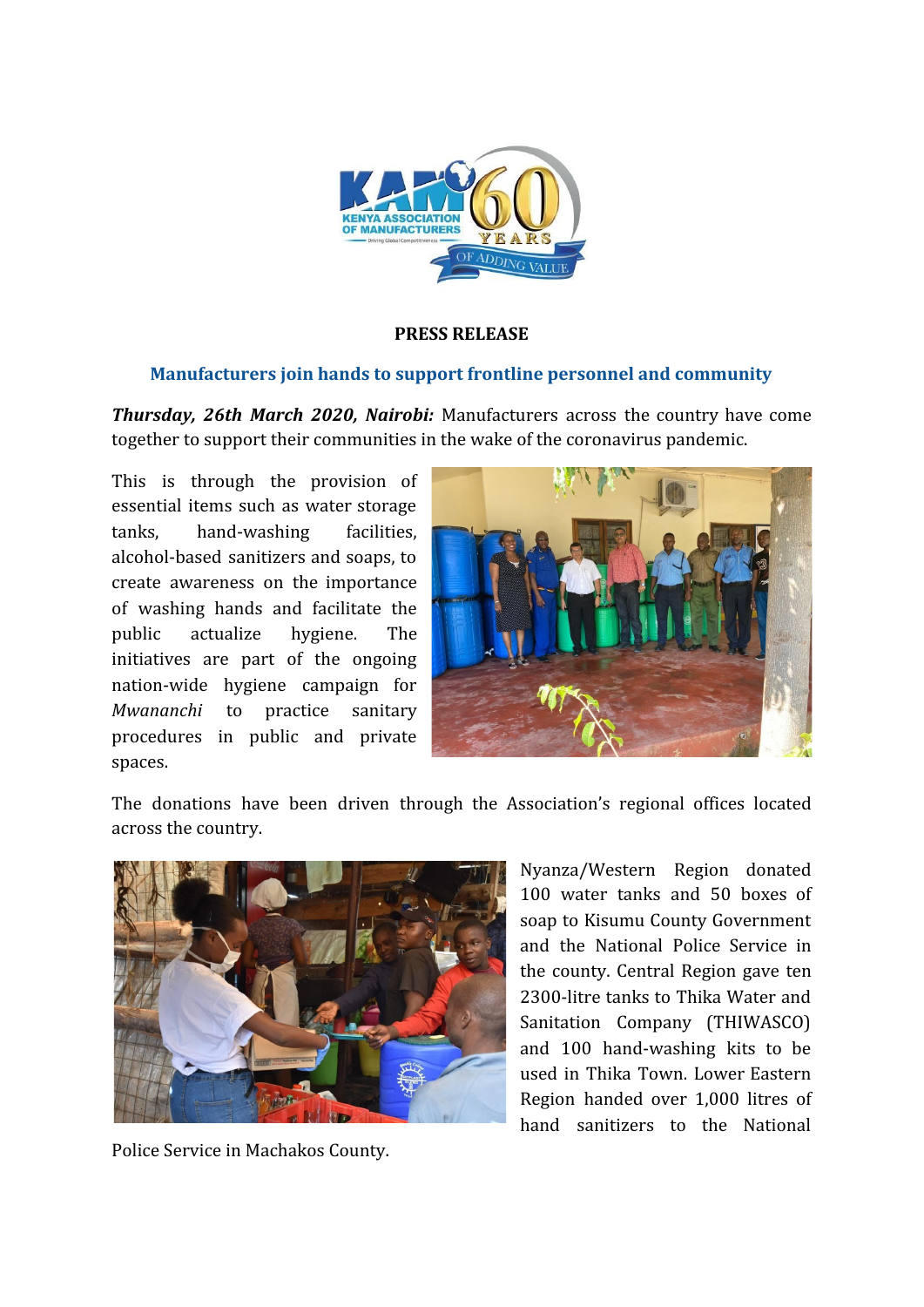Coast Region gave 720 pieces of soap to the Kenya Ferry Services who will provide hand-washing stations to cater for ferry users on a daily basis. The region has also handed out 52 water tanks to the National Police Service Regional Headquarters in Mombasa County. Members in the Coast Region are also rolling out 150 hand-washing kits in major towns including Mombasa, Nairobi, Kisumu, Nakuru and Nyeri.

North Rift Region handed out eight, 500 litre tanks fitted with taps for use in the police stations in Eldoret whereas South Rift Region has given 15 water tanks and 26 boxes of soap to the Nakuru County National Police Service Regional Headquarters.

The tanks and hand-washing facilities will enhance access to clean water for the police force and members of the public frequenting high traffic areas such as matatu termini, ferries and markets to wash their hands.



Manufacturers are also reducing prices of essential products such as cooking oil, soaps and washable face masks to make them affordable during this difficult time.

KAM Chief Executive, Ms Phyllis Wakaiga noted that the nation would not have predicted the socio-economic impact of the virus, which calls for extraordinary measures.

She added, *"We are working with industries across the country to bolster efforts towards creating awareness and effectuate frequent hand-washing across the country. This is in partnership with county governments, through our regional offices across the country. We have also developed and shared guidelines on preparing workplaces for COVID-19 with our members to ensure the safety of employees and partners."*

The Association has also provided a live database ([www.directory.kam.co.ke](http://www.directory.kam.co.ke/)) of locally manufactured finished goods to address any gaps that may stem from the shortage of finished products in the local market. We continue to urge producers, distributors and retailers to uphold existing contractual obligations, especially with regard to price controls for the sake of consumers.

KAM has 7 regional offices spread across the country in Nairobi, Lower Eastern, Coast, Nyanza/Western, North Rift, South Rift and Central Regions that seek to strengthen operations at the grassroot level.